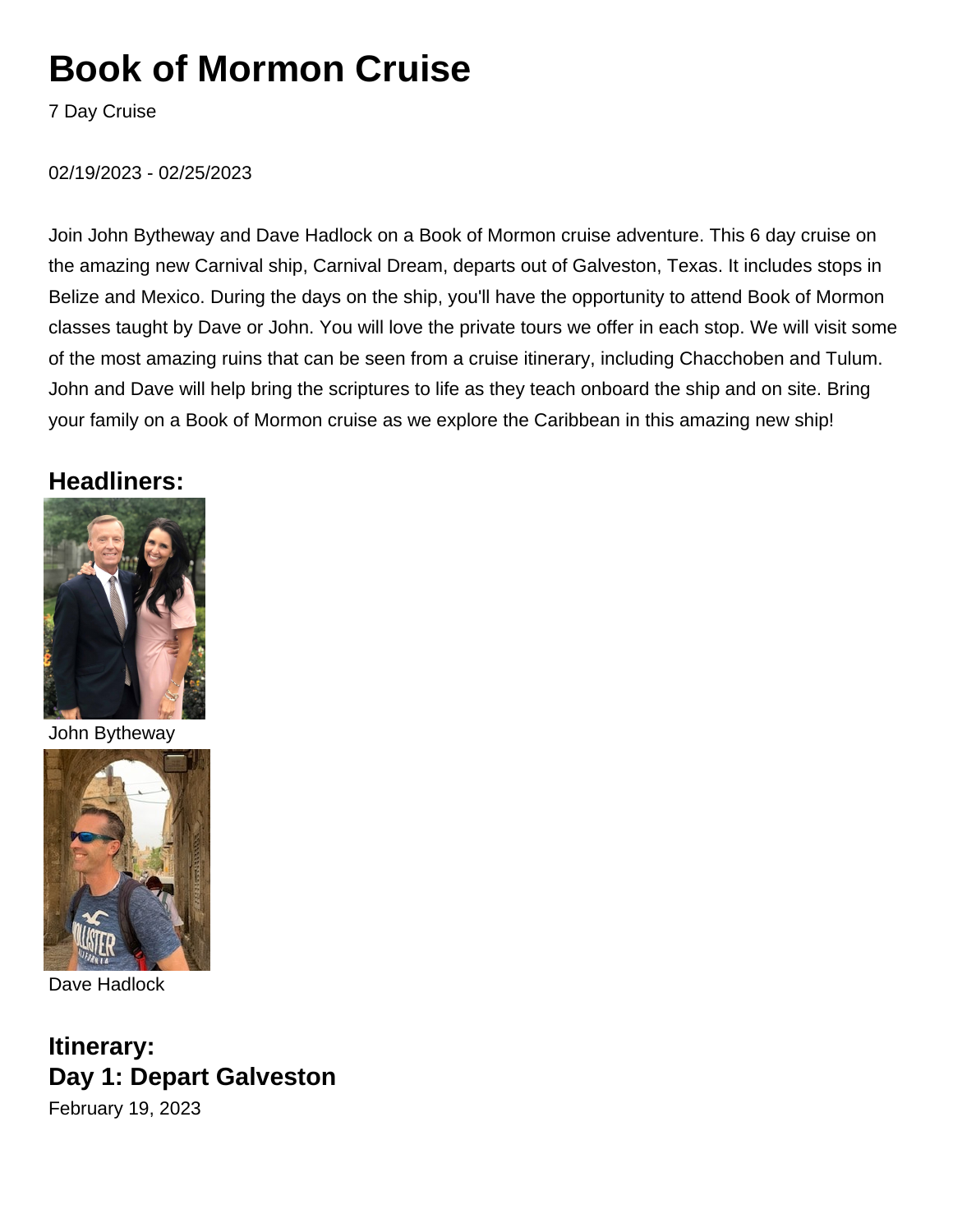Galveston Island is one of the largest concentrations of Victorian architecture in the country. Explore the island and it's interesting history by visiting one of their famous attractions. Galveston has two incredibly popular amusements - the Schlitterbahn Galveston Island Waterpark and the Galveston Island Historic Pleasure Pier amusement park.

### **Day 2: Fun Day at Sea**

#### February 20, 2023

Whether you're onboard or onshore, family time is bound to be a fantastic time! Games, events and activities are going on all over the ship throughout the day and into the evening hours. Relax at the spa, try out a new restaurant, or attend one of the many shows available onboard.

### **Day 3: Costa Maya, Mexico**

February 21, 2023

Tulum is possibly the most beautiful of all the Mayan sites! It sits majestically on a hill overlooking the spectacular Caribbean Sea. This ancient city was more than likely a  $â€$ ceport― where trade occurred and is as remarkable today as centuries ago. The history and beauty of this city are impressive to everyone. If you like to take pictures this site will be a favorite.

### **Day 4: Belize City, Belize**

#### February 22, 2023

Belize and its bustling cruise port city open the door to a nation ripe for exploration. Here you can choose your adventuresâ€" from trekking ancient Maya ruins to snorkeling the Belize Barrier Reef that teems with colorful fish and unforgettable coral formations. During your cruise to Belize, hike rainforest trails and take a zipline through lush treetops. Or hop on an inner tube and float through spectacular limestone caves and past tumbling waterfalls along the network of rivers flowing to the Caribbean. Divers and snorkelers come here from all over to explore the world $\hat{a} \in \mathbb{N}$ s second-largest barrier reef, and the famous Great Blue Hole. And along the 200-mile-long coastline, you  $\hat{\epsilon}$ <sup>TM</sup>II find hundreds of tiny islets called cayes (pronounced "keys―).

### **Day 5: Cozumel, Mexico**

#### February 23, 2023

With its lively tropical reefs, crystal-clear waters and ancient ruins, Cozumel is ripe for one-of-a-kind adventures. Cruise to Cozumel and head to Chankanaab National Park, where you can snorkel among the colorful reefs and schools of tropical fish that give this island its premier diving status. Or travel back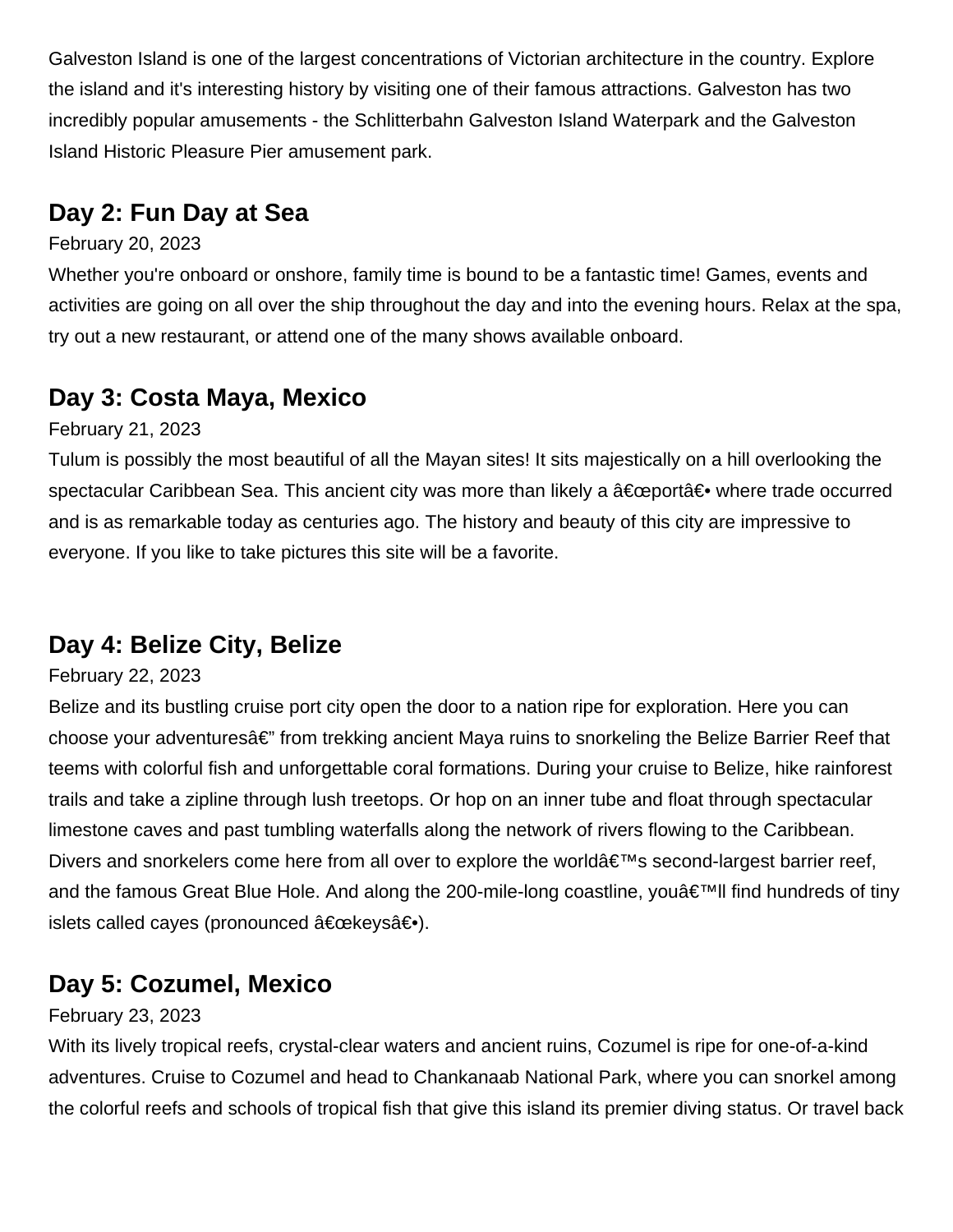in time on an adventure through the towering Maya ruins of Tulum. When you  $\hat{\mathbf{z}} \in \mathbb{R}^{m}$  re done exploring, unwind with a beachside massage at Playa Mia. From culture savoring to soaking up sunshine, youâ€<sup>™</sup>ll find a world of adventure waiting for you in Cozumel.

## **Day 6: Fun Day at Sea**

February 24, 2023

The fun doesn't end with a final day at sea. The Carnival Dream offers a variety of onboard entertainment including WaterWorks, a relaxing spa, and onboard shows and entertainment. Take the day to play, or relax on your final day before arriving back in Galveston.

## **Day 7: Return to Galveston**

February 25, 2023

The historic city of Galveston, Texas is rich in art and culture. Before heading home, consider visiting one of their unique museums or fun attractions such as the Texas Seaport Museum or the Moody Gardens.

### **Information:**

Ship Information: Carnival Dream

Whether you $\hat{a} \in \mathbb{R}^N$  re onboard or onshore, family time is bound to be a fantastic time! Games, events and activities are going on all over the ship throughout the day and into the evening hours. Here  $\hat{\mathbf{a}} \in \mathbb{N}$  a list of activities you can enjoy as a family.

Theater & Shows

Cloud 9 Spa

**WaterWorks** 

Camp Ocean

Suess at Sea

Zumbini